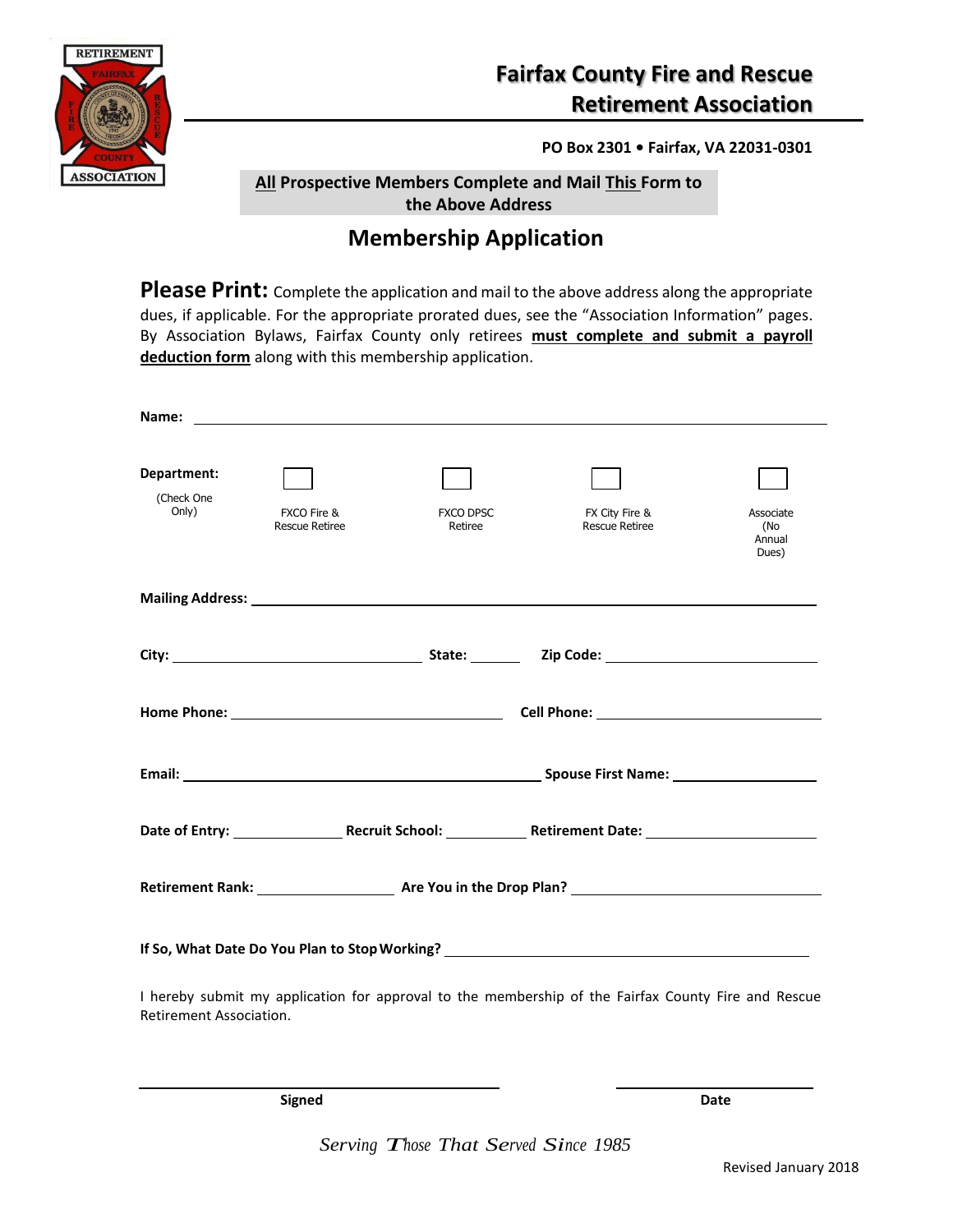

**PO Box 2301 • Fairfax, VA 22031-0301**

**FXCO Fire & Rescue and DPSC Only - Complete and Mail This Form to the Above Address**

Re

## **Dues Payroll Deduction Form**

I hereby authorize the Fairfax County Uniformed Retirement System to withhold \$24.00 U.S. Dollars of annual dues from my July retirement payments, which may now or hereinafter be payable by me to the Fairfax County Fire and Rescue Retirement Association, Inc. This payment is to be deducted each July until proper written notification from me is provided to the Fairfax County Uniformed Retirement System.

## **This authorization remains in effect until the member cancels this authorization with written notification to the Fairfax County Uniformed Retirement Association.**

| <b>Please Print:</b>                                                        |                                                             |  |
|-----------------------------------------------------------------------------|-------------------------------------------------------------|--|
| Name:                                                                       | <u> 1989 - Andrea Stadt Britain, amerikansk politiker (</u> |  |
|                                                                             |                                                             |  |
|                                                                             |                                                             |  |
| Last 4 of your SSN (Retirement System request for accurate dues deduction): |                                                             |  |

**Signed Date**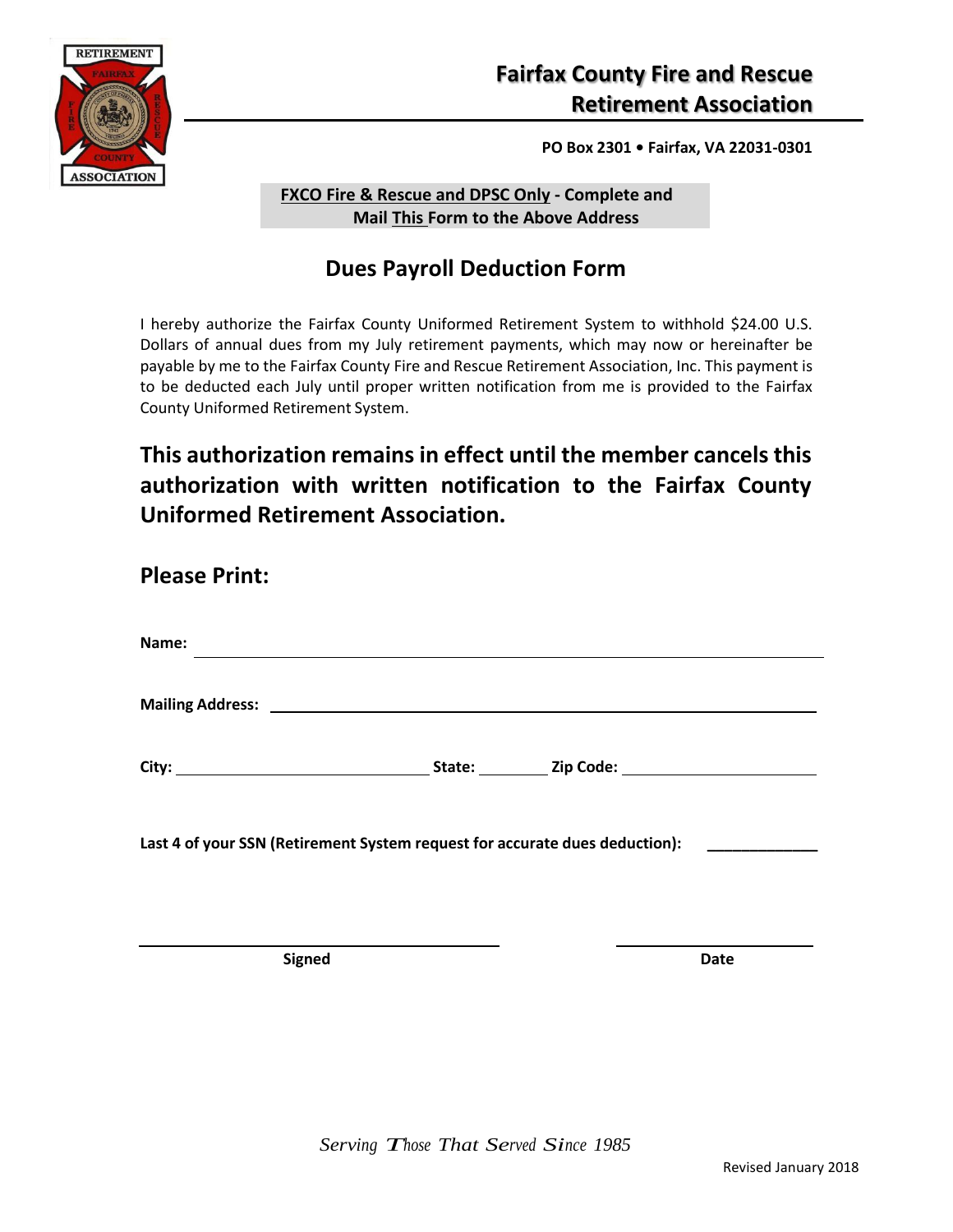

**Complete and Mail This Form to the Above Address Retirement Association Fairfax County Fire and Rescue**

**PO Box 2301 • Fairfax, VA 22031-0301**

#### **Association Information**

Re

#### **All applicants for membership shall be eligible without regard to sex, race, creed, color, religion or political preference.**

**Classes of Membership:** There are two general classes of membership:

**Active Membership:** Any retired professional firefighter, paramedic or other employee of the Fairfax County Fire and Rescue Department, any retired member of the Fairfax City Fire and Rescue Department and any retired employee of the Fairfax County Public Safety Communications Center shall be eligible. They shall be elected by a majority of the members present at the meeting during which the application is offered and read.

**Associate Membership:** Any former employee of the Fairfax County Fire and Rescue Department who resigned while in good standing to accept a position with another Fire and Rescue Department or anyone the membership feels is worthy of membership through past or present close affiliation with the Fairfax County Fire and Rescue Department or this Association. Associate members shall not be required to pay dues and shall have novote.

**Annual Dues:** Annual dues are currently \$24.00 per year. Retired members of the Fairfax County Fire and Rescue Department and the Fairfax County Public Safety Communications Center, per Association bylaws, shall have their dues deducted from their July retirement payment. Additionally, Fairfax County members in the drop program will need to make their annual dues payment in July by U.S. mails to the address shown above. Retired Fairfax City Fire and Rescue Department members will be required to make their annual dues payment in July by U.S. mails to the address shown above.

To compute your initial dues that are payable upon acceptance as a member, use the chart below. As an example, if you complete your membership application in July and you are accepted into membership at the September meeting, you would owe \$20.00 dollars

| \$20.00 |
|---------|
| \$16.00 |
| \$12.00 |
| \$8.00  |
| \$4.00  |
|         |